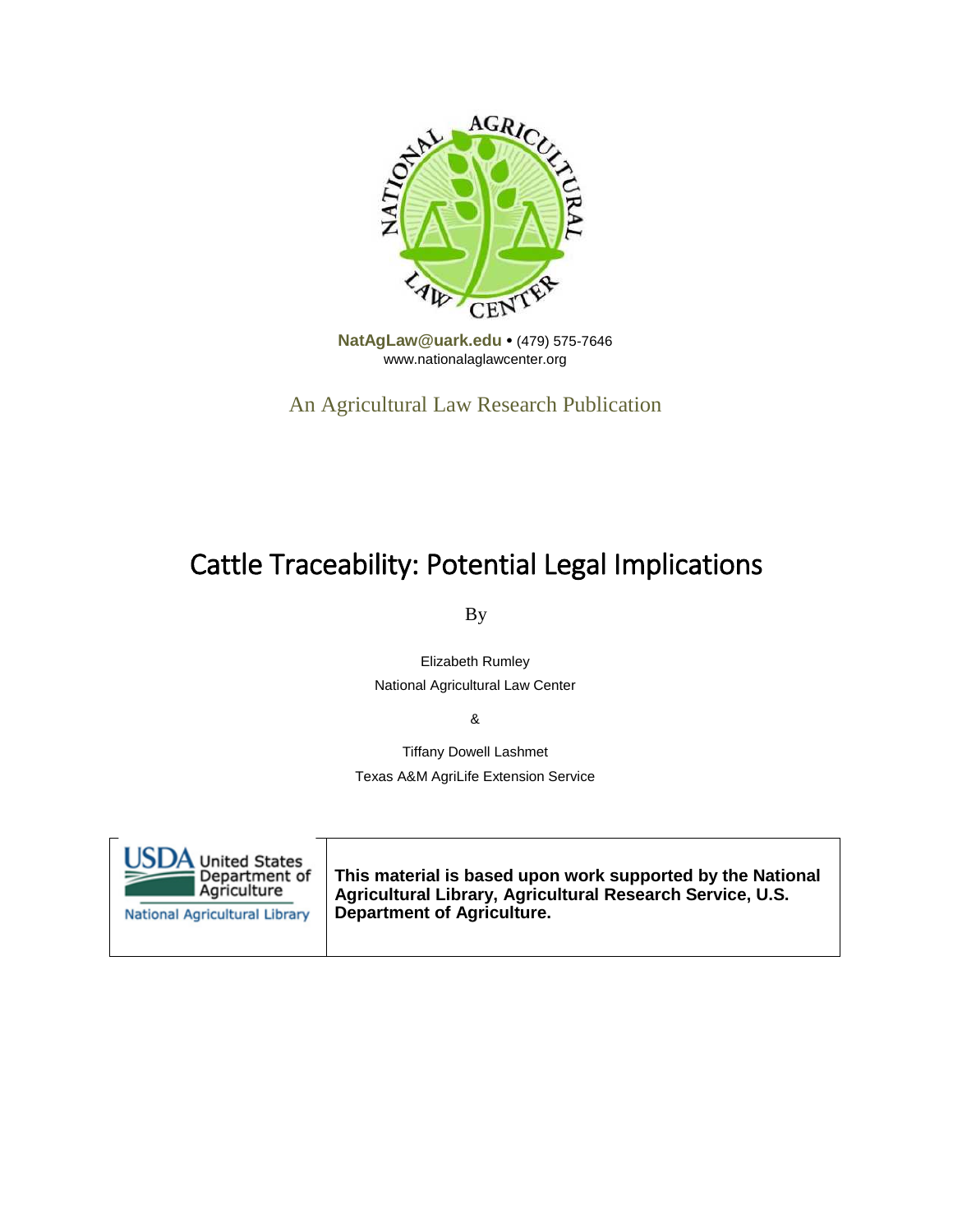## Cattle Traceability: Potential Legal Implications

Elizabeth Rumley *National Agricultural Law Center*

Tiffany Dowell Lashmet *Texas A&M AgriLife Extension Service*

### Table of Contents

-

| 1.               |  |
|------------------|--|
| $\overline{2}$ . |  |
| 3.               |  |
| $\overline{4}$ . |  |
|                  |  |
| 1.               |  |
|                  |  |
| 2.               |  |
| 3.               |  |
|                  |  |

As the cattle industry considers implementation of a more in-depth traceability system, concerns about the legal implications consequential to that system have been raised. This paper will outline those concerns, including potential legal theories under which cattle producers and finishers may either be protected or held liable.

The first concern discussed will involve issues of privacy. Once information is collected from producers, who will be allowed access to it? How, if at all, can confidentiality be assured? Much of this will depend on the method in which the information is collected and maintained, whether it be through federal law, state law or private entities. While the federal government and some states<sup>1</sup> have passed

<span id="page-1-1"></span><span id="page-1-0"></span><sup>1</sup> States' Animal Identification Statutes. Compilation found at [http://nationalaglawcenter.org/state-](http://nationalaglawcenter.org/state-compilations/animal-identification/) [compilations/animal](http://nationalaglawcenter.org/state-compilations/animal-identification/)[identification/. C](http://nationalaglawcenter.org/state-compilations/animal-identification/)urrent through 2018 legislative sessions.

**The information contained in this factsheet is provided for** educational purposes only**. It is** not legal advice, **and is not a substitute for the potential need to consult with a competent attorney licensed to practice law in the appropriate jurisdiction.**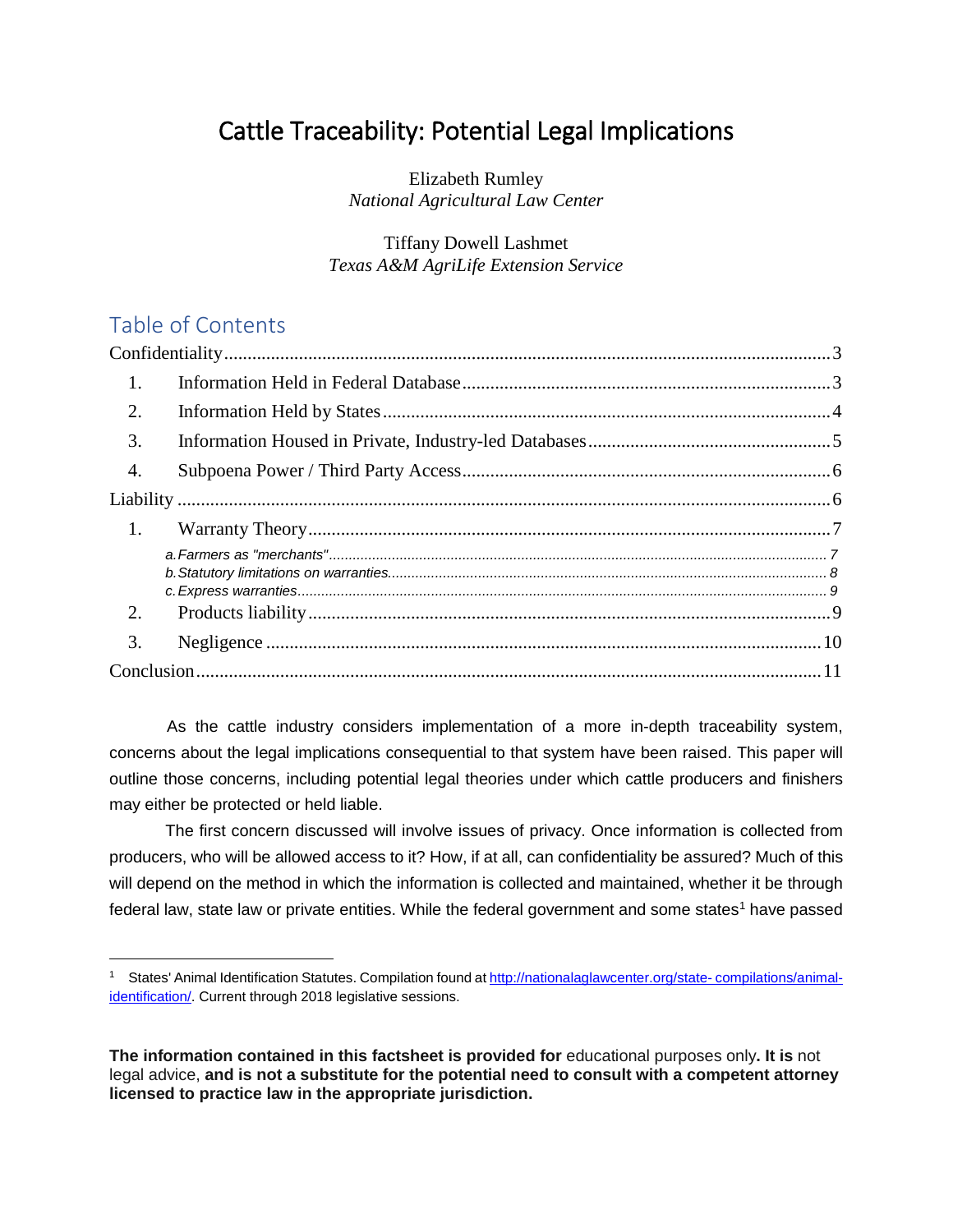laws regarding the confidentiality of the information, it is still not a failsafe protection.

<span id="page-2-2"></span>The second concern focuses on the possibility of increased liability for livestock producers and feeders. This arises from recognizing that a key component of a lawsuit is knowing who caused the harm. As a result, there are questions about the implications of this type of tracking system, which would allow identification of all owners of the animal during its lifetime.

### <span id="page-2-0"></span>Confidentiality

A main factor in determining confidentiality of information is the structure of the system under which it is collected and maintained. An industry-led, private-sector system may have very different consequences than one mandated by the federal government, for example. This section will discuss the legal privacy implications of each structure or system.

### <span id="page-2-1"></span>1. Information Held in Federal Database

If a traceability system is mandated by federal law (a law passed by Congress, with regulations written by USDA), then information that is gathered is protected from dissemination by the Privacy Act.<sup>2</sup> The Privacy Act is designed to give individuals more control over the gathering and sharing of information about themselves, and to prohibit the unnecessary and excessive exchange of personal information that has been collected by the government.<sup>3</sup> However, even with Privacy Act protections, information collected by the federal government can still typically be released in one of two ways.

Congress included an exception in the Privacy Act that allow for information to be released as a result of requests made under the Freedom of Information Act, or "FOIA.["4](#page-2-4) FIOA is a federal law that gives the public the right to access federal agency records by requesting them. FOIA applies to "agency records" maintained by agencies within the executive branch of government.<sup>5</sup> These include records that are either created or maintained by an agency and under agency control at the time the request is made[.6](#page-2-6) Potential records affected would include any information maintained in a federal database, but could arguably include other collected information as well.

However, in writing FOIA, Congress included some exemptions, which allow the government to withhold certain information. One exemption allows information to be withheld if a statute explicitly forbids its disclosure[.](#page-2-6) [7](#page-2-12) As part of the 2008 Farm Bill, 7 U.S.C. §8791 was passed. It forbids "any officer or employee of the Department of Agriculture" from disclosing "information provided by an agricultural producer or owner of agricultural land concerning the agricultural operation, farming or conservation

<span id="page-2-8"></span><span id="page-2-3"></span><sup>3</sup> *Id.*

-

<span id="page-2-10"></span><span id="page-2-5"></span><sup>5</sup> 5 U.S.C. § 551.

<span id="page-2-12"></span><sup>7</sup> 5 U.S.C. § 552(b)(3).

<span id="page-2-7"></span><sup>2</sup> 5 U.S.C. § 552a.

<span id="page-2-9"></span><span id="page-2-4"></span><sup>4</sup> 5 U.S.C. § 552.

<span id="page-2-11"></span><span id="page-2-6"></span><sup>6</sup> *U.S. Dep't of Justice v. Tax Analysts,* 492 U.S. 136 (1989).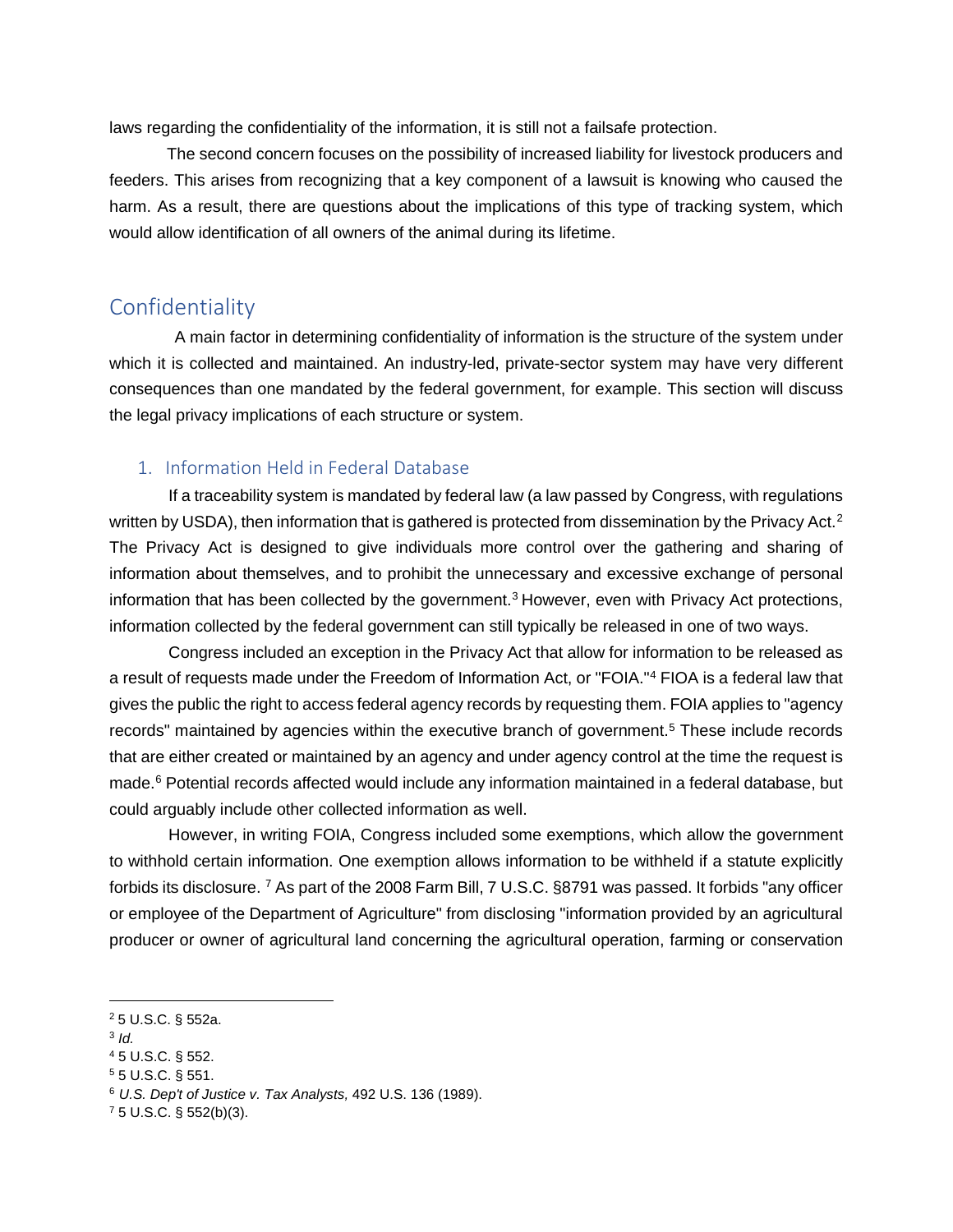practices, or the land itself.["8](#page-3-1)

While this statutory provision has been used frequently in regards to USDA gathered information as a whole, $9$  it has only been tested once in terms of specific identification information gathered as part of the federal National Animal Identification System ("NAIS"), a voluntary animal traceability program in place from 2004 through 2010.

In that case, a journalist submitted a FOIA request asking for information contained in the National Premises Information Repository ("NPIR"),<sup>10</sup> including "all records of registered premises contained in the NPIR, including the name of the entity, name of contact person, address, telephone number, alternate telephone number, and type of operation run on the premises.["11](#page-3-3) USDA denied the request, and when the reporter took it to court, the judge sided with the USDA, holding that the statute forbade disclosure of the information, and that the request was properly denied.<sup>12</sup> In other words, it is probable that information submitted as part of a federally organized system of animal identification and traceability would be protected from disclosure under 7 U.S.C. §8791.

### <span id="page-3-0"></span>2. Information Held by States

Another version would be a traceability system where information is stored and maintained in individual state databases. While all fifty states have enacted freedom of information acts of their own<sup>13</sup>, the level to which identification information is protected depends entirely on the parameters of the state statutes as well as whether other state laws have been passed limiting disclosure of animal identification information[.14](#page-3-5)

One group of states has not specifically passed a law regarding the accessibility of information gathered under an animal identification program. One example of those is Florida, which has neither adopted the federal rules by statute nor created its own rule regarding the release of animal traceability information. Further, Florida is an example of state that has a fairly broad FOIA-type statue allowing citizens to request nearly any public record that is not exempted by law. Fla. Stat. § 119.01. Another example is Arkansas, whose freedom of information law says "[a]ll records maintained in public

-

<span id="page-3-6"></span><span id="page-3-1"></span><sup>8</sup> 7 U.S.C. §8791(b)(2).

<span id="page-3-7"></span><span id="page-3-2"></span><sup>9</sup> In FY2017 alone, USDA relied on this exemption 359 times in denying FOIA requests. USDA Annual FOIA Report; FY 2017, found at [https://www.dm.usda.gov/foia/reading.htm#reports](https://www.dm.usda.gov/foia/reading.htm%23reports)

<span id="page-3-8"></span> $10$  The NPIR was part of the first step in the NAIS system. This step, called premises registration, was to ensure that individuals are notified quickly when a disease event might impact their area(s) or the species of animals they have. In order to take part in this, landowners register their premises, which is "a unique and describable geographic location where activity affecting the health and/or traceability of animals may occur." United States Department of Agriculture, *National Animal Identification System (NAIS)-A User Guide and Additional Information Resources* (2007), page 14. Archived at [https://www.aphis.usda.gov/traceability/downloads/NAIS-UserGuide.pdf.](https://www.aphis.usda.gov/traceability/downloads/NAIS-UserGuide.pdf)

<span id="page-3-9"></span><span id="page-3-3"></span><sup>11</sup> *Zanoni v. U.S. Dep't of Agric,* 605 F. Supp.2d 230, 233 (D. D.C. 2009).

<span id="page-3-10"></span><sup>12</sup> *Id.*

<span id="page-3-11"></span><span id="page-3-4"></span><sup>&</sup>lt;sup>13</sup> Compiled by and available at Reporter's Committee for Freedom of the Press, found a[t https://www.rcfp.org/open](https://www.rcfp.org/open-government-guide)[government-guide.](https://www.rcfp.org/open-government-guide)

<span id="page-3-12"></span><span id="page-3-5"></span><sup>14</sup> *See* Eric Pendergrass, *Varying State Approaches to Confidentiality with Premises and Animal Identification Systems,* (2007) *available at* [http://nationalaglawcenter.org/wp-](http://nationalaglawcenter.org/wp-content/uploads/assets/articles/pendergrass_confidentiality.pdf) [content/uploads/assets/articles/pendergrass](http://nationalaglawcenter.org/wp-content/uploads/assets/articles/pendergrass_confidentiality.pdf)  [confidentiality.pdf](http://nationalaglawcenter.org/wp-content/uploads/assets/articles/pendergrass_confidentiality.pdf)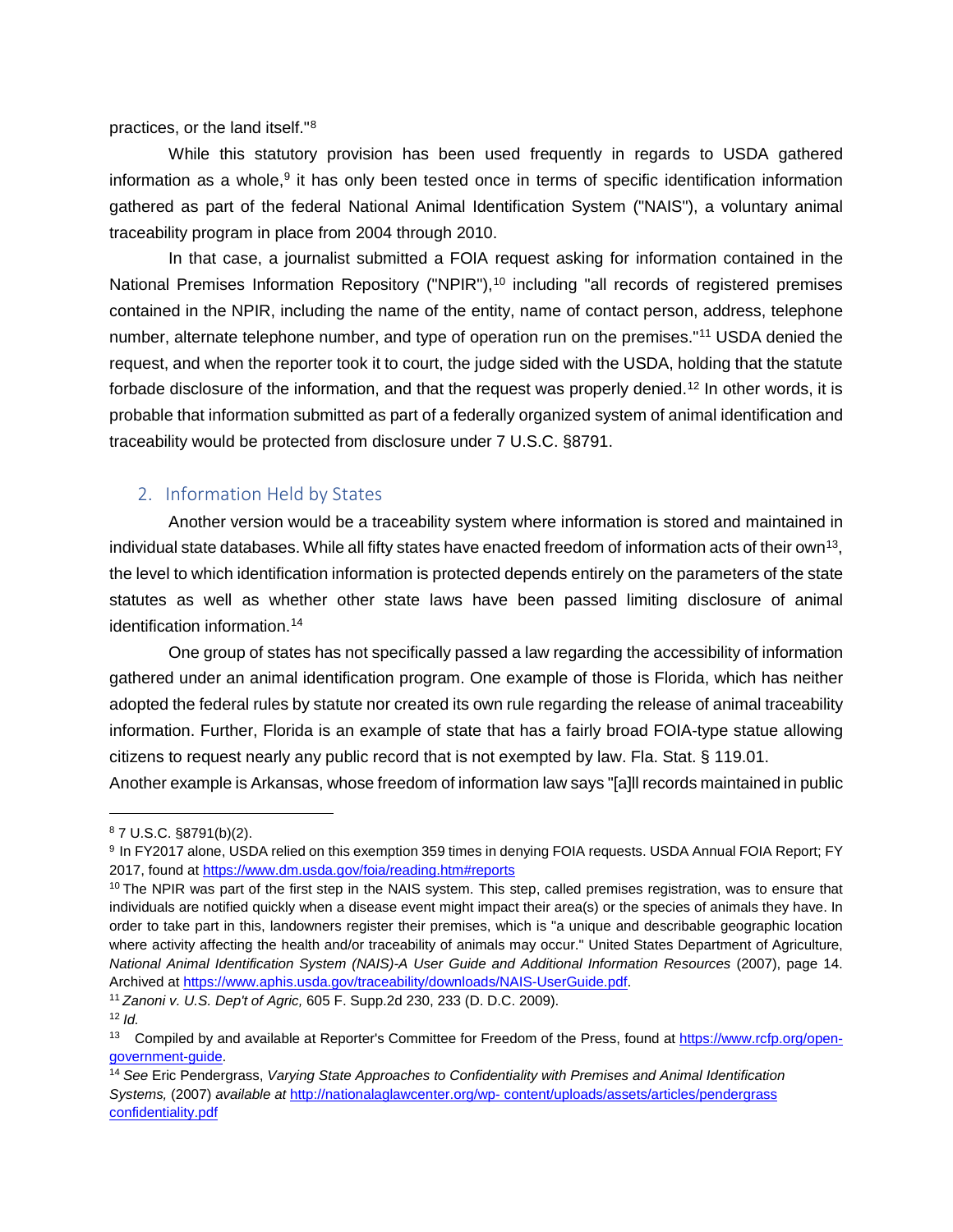offices or by public employees within the scope of their employment shall be presumed to be public records." A.C.A. § 25-19-101. In these states, together with others where strong disclosure laws have been enacted, any state collected or maintained information is almost certainly subject to disclosure. In other states with more restrictive definitions of public records or more exemptions to disclosure, the information may be protected.

Other states have passed specific protections for information collected as part of an animal identification program. For example, Alabama adopted a rule stating that "[a]ll information collected by the department pursuant to...[an animal identification program] is confidential and shall not be subject to public disclosure except by order of a court of competent jurisdiction or as authorized by rule of the department." Ala Code § 2-1-11(c).

Georgia is another state that has included specific protections for the information collected by a national animal identification program. Found in Ga. Code Ann. § 50-18-72(a)(17), the law protects:

Records, data, or information collected, recorded, or otherwise obtained that is deemed confidential by the Department of Agriculture for the purposes of the national animal identification system, provided that nothing in this paragraph shall prevent the release of such records, data, or information to another state or federal agency if the release of such records, data, or information is necessary to prevent or control disease or to protect public health, safety, or welfare. As used in this paragraph, the term "national animal identification program" means a national program intended to identify animals and track them as they come into contact with or commingle with animals other than herdmates from their premises of origin. Such records, data, or information shall be subject to disclosure only upon the order of a court of competent jurisdiction<sup> $\wedge$ </sup>

Little uniformity exists within these approaches to confidentiality concerns. These examples are meant to show the wide range of protection that is offered, while also highlighting the potential for disclosure in states that have not otherwise specifically protected this information.

#### <span id="page-4-0"></span>3. Information Housed in Private, Industry-led Databases

Another option is traceability information maintained in private databases. In terms of confidentiality, the advantage of private databases is that the information is not subject to either state or federal FOIA-type laws, because it is not collected or maintained by a governmental entity.

However, it would instead be subject to private contractual agreements regarding who may access the information. Unless specific limits are placed on a private entity's authority to release information, the information has the potential to be shared beyond the scope of the originally intended audience. For example, credit card companies frequently share information about their cardholders with partner companies. Without an agreement stating otherwise, private entities may legally share animal identification information in a similar fashion.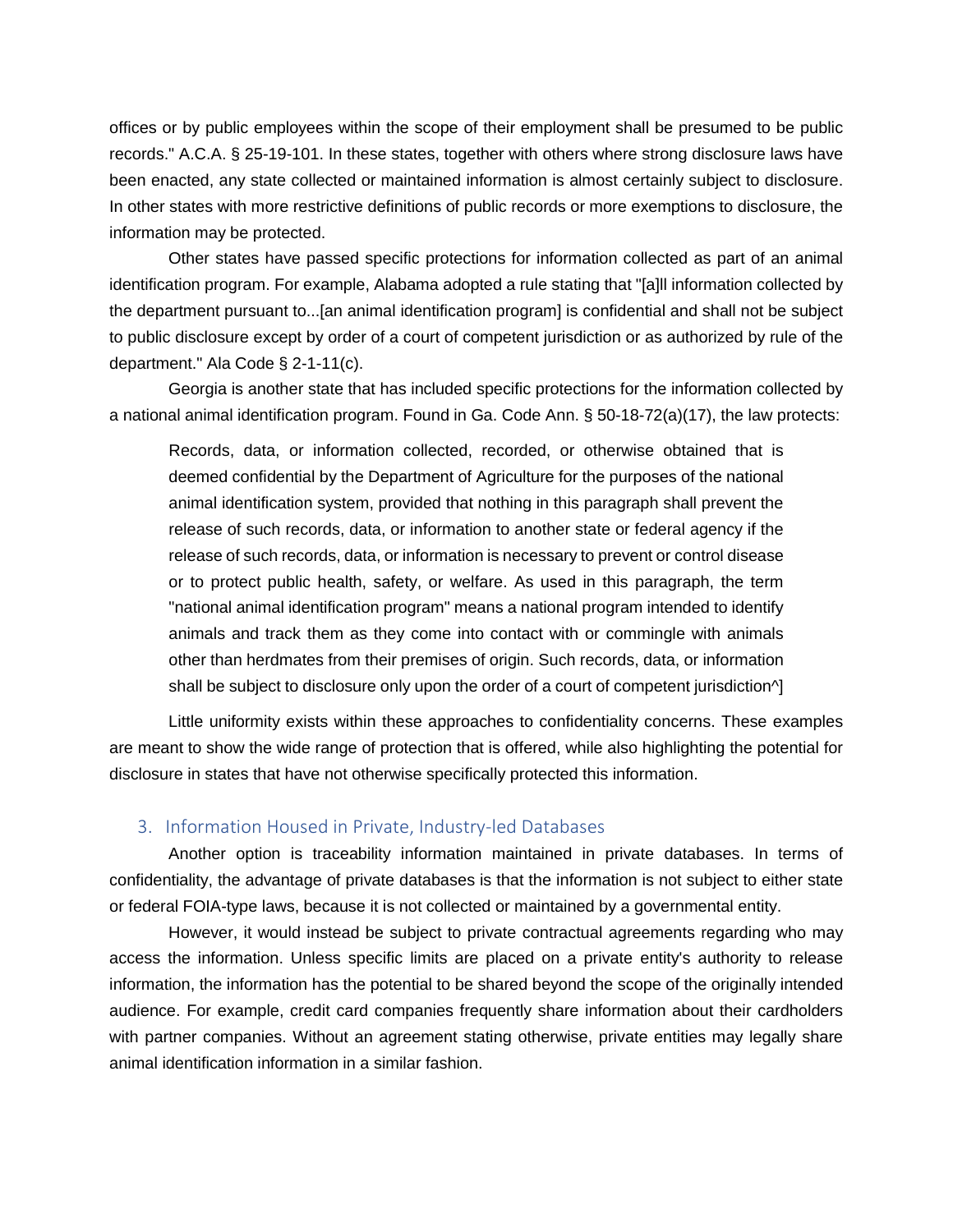### <span id="page-5-0"></span>4. Subpoena Power / Third Party Access

Another method of accessing the information does not depend on whether the system is state, federal or private. This alternative method through which collected information may be released is a court's subpoena power. Private parties in the course of litigation can request a subpoena from the judge. This subpoena is an order requiring the release of certain information relevant to a case. Information that is exempted under FOIA is not automatically immune from subpoena.<sup>15</sup> Instead, it may be obtained through discovery if the party's need for information exceeds the government's need for confidentiality[.16](#page-5-3) As a result, the court has the responsibility of balancing the interests of the two parties and deciding whether the information should be released. Subpoenas, themselves, and the documents they yield, are not typically public information, although they may become public in the course of a trial. We have been unable to find a publically available situation wherein information collected in the course of an animal identification program was released through a court-ordered subpoena.

### <span id="page-5-1"></span>**Liability**

<u>.</u>

A system of animal identification and traceability will not, on its own, expand the liability that a producer is exposed to. If practices are employed that eventually injure someone else, the livestock producer responsible for creating that threat has always been potentially liable. Practices that create liability risks for livestock producers may include the administration of illegal drugs, failure to follow withdrawal times, or selling sick or diseased livestock.

Instead, the change lies in that a more robust traceability system helps identify individuals who have been part of the chain of custody for particular animals. This identification increases the accountability for individuals who until now have sometimes been anonymous. This makes it easier to determine who potentially mismanaged the animal, which can lead to increased liability exposure for that person or entity. Additionally, a comprehensive system of traceability may identify everyone who owned the animal, but be unable to pinpoint the wrongdoer, exposing everyone along the chain to potential liability.

Increased liability exposure in this situation is governed by legal bases broadly called "tort" law. Tort law governs cases where a plaintiff has suffered a loss and is trying to shift the responsibility for that loss to one or more defendants. The plaintiff must first prove that a defendant's conduct was of a type that entitles the plaintiff to be compensated. The three most common forms of conduct on which liability may be imposed are warranty theory, strict liability or negligence.

<span id="page-5-2"></span>*<sup>15</sup> Friedman v. Bache Halsey Stuart Shields, Inc.,* 738 F.2d 1336 (D.C. Cir. 1984).

<span id="page-5-5"></span><span id="page-5-4"></span><span id="page-5-3"></span><sup>16</sup>*See* Janice Toran, *Information Disclosure in Civil Actions: The Freedom of Information Act and the Federal Discovery Rules,* 49 Geo. Wash.L.Rev. 843, 848-54 (1981); and *Baldrige v. Shapiro,* 455 U.S. 345 (1982). *See also* Roberts and Pittman, *Legal Issues in Developing a National Plan for Animal Identification* (2004), *available at*  [http://www.nationalaglawcenter.org/assets/articles/roberts animalid.pdf.](http://www.nationalaglawcenter.org/assets/articles/roberts_animalid.pdf)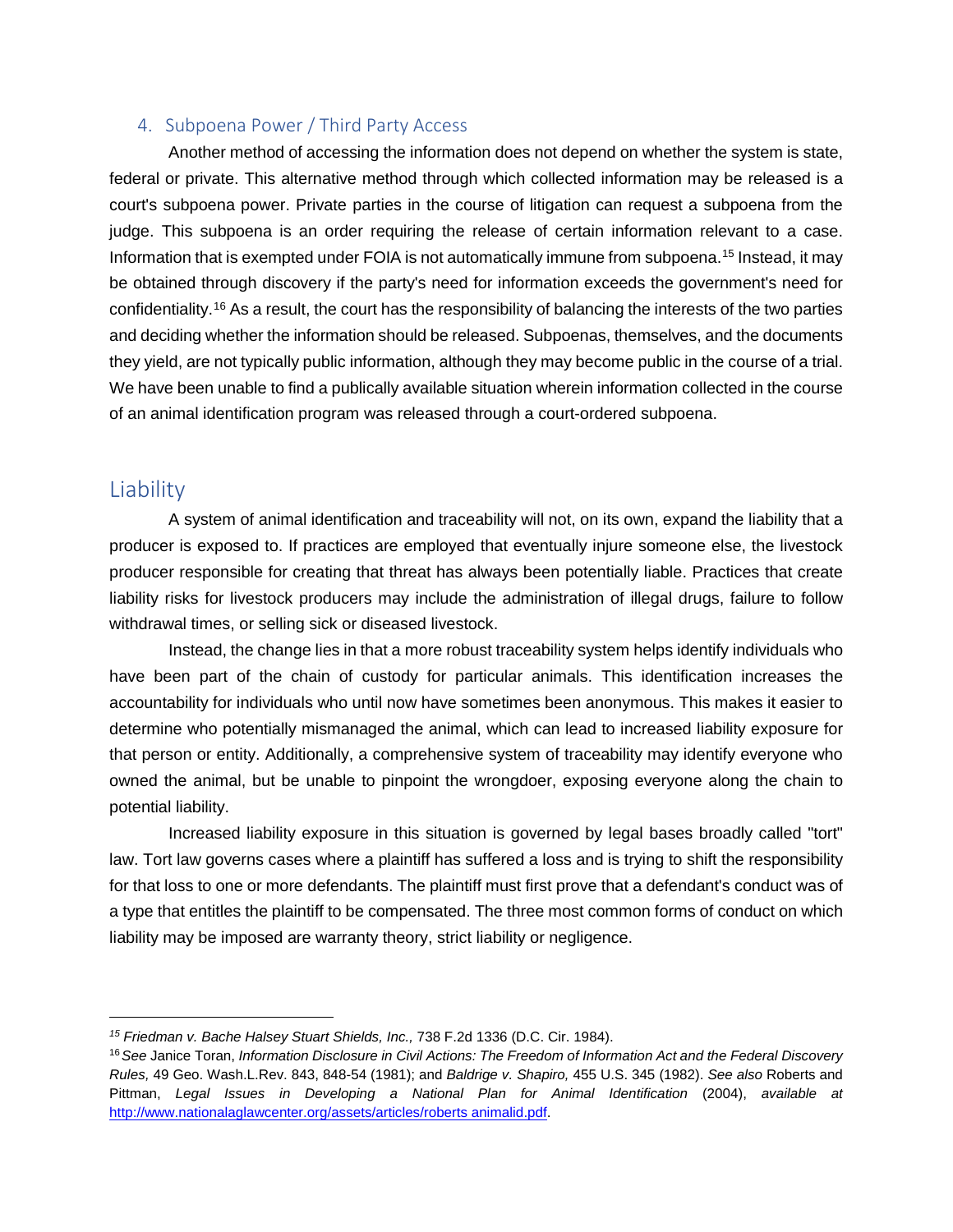#### <span id="page-6-0"></span>1. Warranty Theory

Under one version of warranty theory, individuals are held responsible under an "implied warranty of merchantability," a law adopted in most states as part of their commercial code, which is a set of laws regulating sales. The implied warranty of merchantability states that goods sold by a merchant are fit for the ordinary purposes for which they were sold. Alternatively, liability may be imposed under an express warranty that the producer or finisher contractually agrees to.

### a. Farmers as "merchants"

<span id="page-6-1"></span>The Uniform Commercial Code defines a merchant as "a person who deals in goods of the kind or otherwise by his occupation holds himself out as having knowledge or skill peculiar to the practices or goods involved in the transaction or to whom such knowledge or skill may be attributed by his employment of an agent or broker or other intermediary who by his occupation holds himself out as having such knowledge or skill.["17](#page-6-2)

Courts are divided on the issue of whether a farmer is a merchant, with the outcome depending on the jurisdiction and the facts of the particular case. In general, though, courts have considered several factors in determining whether a particular farmer is a merchant. These factors include (1) the length of time the farmer has been engaged in marketing products produced on the farm; (2) the degree of business skill demonstrated in transactions with other parties; (3) the farmer's awareness of the operation and existence of farm markets; and (4) the farmer's past experience with or knowledge of the customs and practices unique to the marketing of the product sold.<sup>18</sup> In 2012, a Tennessee court considered whether a party was a merchant, and in doing so provided an extensive list of cases in which courts had considered the issue and come to differing conclusions.<sup>19</sup> Because only merchants can give warranties, if the producers are not considered merchants, they cannot be held responsible

-

<span id="page-6-4"></span><span id="page-6-2"></span><sup>17</sup> UCC §2-104.

<span id="page-6-5"></span><sup>18</sup> *Colorado-Kansas Grain Co. v. Reifschneider,* 817 P.2d 637 (Colo. Ct. App. 1991).

<span id="page-6-6"></span><span id="page-6-3"></span><sup>19</sup> As identified in *Brooks Cotton Co. v. Williams,* 381 S.W.3d 414, 423 (Tenn. Ct. App. 2012), courts who found that farmers were not merchants within the UCC meaning include: *Loeb & Co., Inc. v. Schreiner,* , 321 So.2d 199 (Ala. 1975), *Pierson v. Arnst,* 534 F.Supp. 360, 362 (D.Mont.1982); *Cook Grains, Inc. v. Fallis,* 395 S.W.2d 555, 555 (Ark. 1965); *Sand Seed Service, Inc. v. Poeckes,* 249 N.W.2d 663, 666 (Iowa 1977); *Decatur Cooperative Association v. Urban,* , 547 P.2d 323, 328 (Kan. 1976); *Terminal Grain Corp. v. Freeman,* 270 N.W.2d 806 (S.D.1978); *Lish v. Compton,* 547 P.2d 223 (Utah 1976); *Gerner* v. *Vasby,* , 250 N.W.2d 319, 325-26 (Wis. 1977)

<span id="page-6-7"></span>Courts who found that farmers were merchants within the UCC meaning include: *Colorado-Kansas Grain Co. v. Reifschneider,* 817 P.2d 637 (Colo. Ct .App.1991); *Goldkist, Inc. v. Brownlee,* 355 S.E.2d 773 (Ga. Ct. App. 1987); *Sierens v. Clausen,* 328 N.E.2d 559 (Ill. 1975); *Sebasty v. Perschke,* 404 N.E.2d 1200 (Ind. Ct. App. 1980); *Barron v. Edwards,* 206 N.W.2d 508 (Mich. Ct. App. 1973); *Dotts* v. *Bennett,* 382 N.W.2d 85 (Iowa 1986); *Musil* v. *Hendrich,* 6 Kan.App.2d 196, 627 P.2d 367 (1981); *Glacial Plains Co-op.* v. *Lindgren,* No. A10-185, 2010 WL 3307077, at \*5 (Minn. Ct. App. Aug. 24, 2010); *Dawkins & Co. v. L & L Planting Co.,* 602 So.2d 838, 843 (Miss. 1992); *Rush Johnson Farms, Inc.* v. *Mo. Farmers Ass'n,* 555 S.W.2d 61 (Mo. Ct .App. 1977); *Smith* v. *Gen. Mills, Inc.,* 968 P.2d 723 (Mont. 1998); *Agrex, Inc. v. Schrant,* 379 N.W.2d 751 (Neb. 1986); *R.F. Cunningham & Co. v. Driscoll,* 790 N.Y.S.2d 368 (N.Y.City Ct.2005); *Currituck Grain, Inc. v. Powell,* 246 S.E.2d 853 (N.C. App. 1978); *Hagert v. Hatton Commodities,* 350 N.W.2d 591 (N.D. 1984); *Ohio Grain Co. v. Swisshelm,* 318 N.E.2d 428 (Ohio Ct. App. 1973); *Nelson v. Union Equity Co-op. Exchange,* 548 S.W.2d 352 (Tex. 1977); *Lish* v. *Compton,* 547 P.2d 223 (Utah 1976); *Aube* v. *O'Brien,* 433 A.2d 298 (Vt. 1981); *Fred J. Moore, Inc. v. Schinmann,* 700 P.2d 754 (Wash. Ct. App. 1985).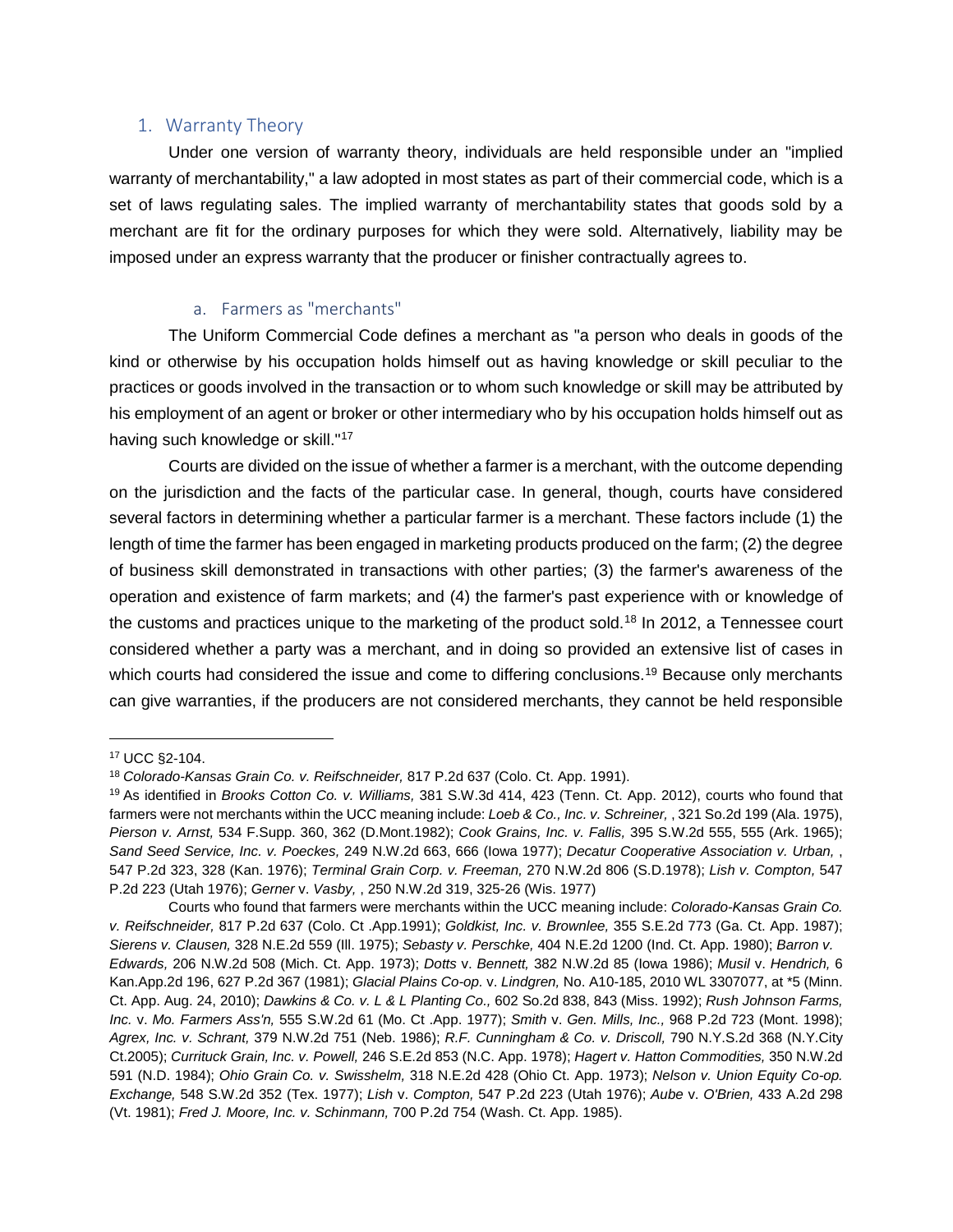under this theory. Unfortunately, however, specific producers in specific situations cannot know with certainty whether they are merchants without becoming involved in legal action on the issue.

Further, the definition of merchant is almost certain to encompass entities farther down the supply chain (such as feeders, packers and distributers) who may also be exposed to liability due to implied warranties. One such example happened in 2000, when multiple customers of a Wisconsin restaurant were confirmed with *E. coli* 0157:H7. Of the 64 people confirmed, dozens were hospitalized and one- a toddler- died. The infections were traceable to meat served at the restaurant, which had been shipped to the restaurant from the packer, via a distributor. Numerous lawsuits were filed against both the restaurant and the packer, in part on the basis of warranty.

The packer argued that the company was not liable because it did not mishandle the meat, and because it complied with U.S. Department of Agriculture inspections before shipping. However, the Wisconsin Court of Appeals ruled that although federal authorities inspected the meat before shipping, the responsibility ultimately fell on the processor to make sure it was safe. In one of the cases, the jury assigned liability to fall 80% on the packer/processor and 20% on the restaurant based on the implied warranty of merchantability.<sup>20</sup> The Wisconsin Supreme Court affirmed the verdict.<sup>21</sup>

### b. Statutory limitations on warranties

<span id="page-7-0"></span>Beyond the question of whether a farmer or rancher is a merchant, the warranty theory may not impose liability on producers in states where that theory has been limited by law. A significant number of states in which animal agriculture is a major part of the economy limit livestock producers' exposure under a warranty theory of liability.<sup>22</sup> These statutes, which vary widely within the states in which they have been passed, provide protection for either specific individuals or prohibit implied warranties from attaching to livestock generally.

Laws limiting implied warranties for livestock take several different forms. For example, Texas's statute explicitly states that the "implied warranties of merchantability and fitness do not apply to the sale or barter of livestock or its unborn young."<sup>23</sup> In other states, like Nebraska, "there shall be no implied warranty that the cattle, hogs, and sheep are free from disease."<sup>24</sup> In a third type of state statute, as enacted in Kansas, the legislature said that "with respect to the sale of livestock, other than the sale of livestock for immediate slaughter, there shall be no implied warranties, except... where the seller knowingly sells livestock which is diseased.["25](#page-7-4)

In other words, while all three states limit the implied warranty that may be attached to livestock, the amount of protection offered to producers and finishers differs significantly. Texas offers complete protection from warranty claims. Nebraska offers protection from warranty claims in the cases of animal

<u>.</u>

<span id="page-7-5"></span><sup>20</sup> *Estate of Kriefall v. Sizzler USA Franchise, Inc.,* 335 Wis. 2d 151 (Wis. Ct. App., 2011).

<span id="page-7-7"></span><span id="page-7-6"></span><span id="page-7-1"></span><sup>21</sup> *Estate of Kriefall v. Sizzler USA Franchise, Inc.,* 342 Wis. 2d 29 (Wis. Sup. Ct. 2012).

<span id="page-7-2"></span><sup>22</sup> *See also* Pendergrass, *Approaching Liability with Animal Identification, available at*

<span id="page-7-8"></span><span id="page-7-3"></span>[http://nationalaglawcenter.org/wp-content/uploads/assets/articles/pendergrass liability.pdf](http://nationalaglawcenter.org/wp-content/uploads/assets/articles/pendergrass_liability.pdf) <sup>23</sup> Tex. Bus. & Com. Code Ann. § 2.316.

<span id="page-7-9"></span><span id="page-7-4"></span><sup>24</sup> Neb. Rev. Stat § 2-316 (3)(d).

<span id="page-7-10"></span><sup>25</sup> Kan. Stat. Ann. § 84-2-316.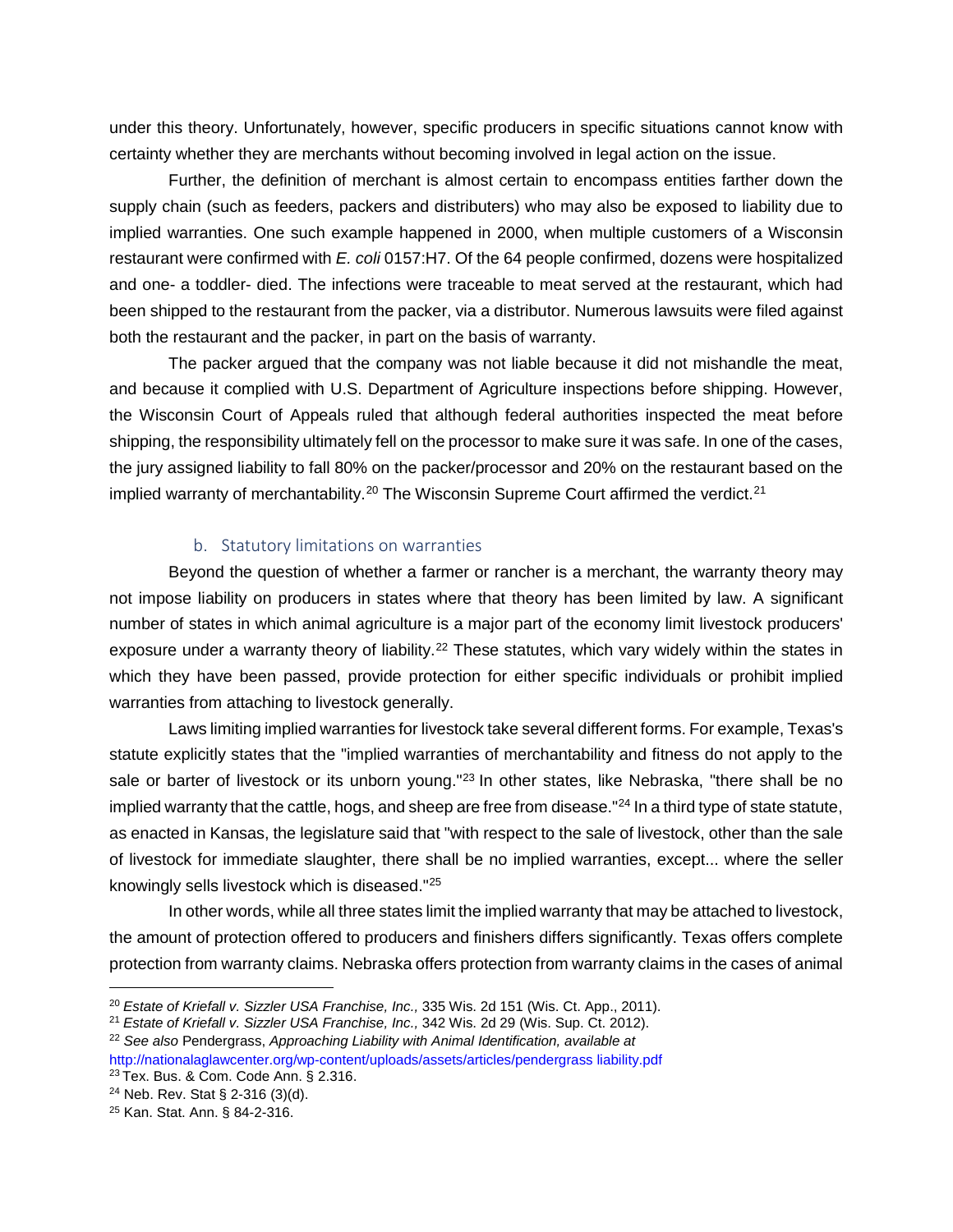disease, while Kansas protects from warranty claims in the cases of animal disease only in cases where the seller is unaware of the disease. Those substantial differences in the level and type of protection between states can have significant impacts in the ultimate effect of the laws themselves. Given the structure of the cattle industry in the United States, where animals may be moved through several states during their lifespan, it may be difficult to ascertain what protection is offered, when, and to whom without litigating the issue.

#### c. Express warranties

<span id="page-8-0"></span>Further, even if the implied warranty of merchantability does not apply, a comprehensive system of traceability may also lead to liability through express warranties. Express warranties are warranties that a producer agrees to when they enter into a contract with a cattle buyer. This contractual language, either written or oral, may include specific warranties as to the health and marketability of the livestock that will then bind the seller/producer.

### <span id="page-8-1"></span>2. Products liability

-

A manufacturer or seller of goods may be held liable for introducing a defective product that is unreasonably dangerous into the stream of commerce. Liability may be imposed regardless of either intent or its exercise of reasonable care. This is called "strict liability."<sup>26</sup> In other words, plaintiffs must show that the product caused the harm, but do not have to prove that the manufacturer was careless or acted in an unreasonable manner. If a plaintiff can prove that harm resulted, that alone is sufficient to hold the defendant liable. Thus, a plaintiff may recover even if the seller has exercised all possible care in the preparation and sale of the product.

With regard to products liability, there are three type of defects that may lead to liability: manufacturing defects, design defects, and defects due to inadequate instructions or warnings[.27](#page-8-3) The threshold issue for livestock producers is whether the animals are considered "products" at all. Courts across the nation have frequently considered whether an animal can be considered a "product" for purposes of a products liability claim. The majority of courts—those in Illinois (dogs, pigs), Colorado (horse), Missouri (parrot), Florida (horse), South Dakota (dog), and Ohio (parakeet)--have found that because animals are living creatures that continue to grow and change, rather than having a fixed nature when sold, they are not considered "products" in order for a products liability claim to be viable.<sup>28</sup> However, it is important to note that there are three states that have taken the opposite approach. In New York, the court found that a diseased hamster constituted a "product.["29](#page-8-5) Later, Oregon adopted

<span id="page-8-6"></span><span id="page-8-2"></span><sup>&</sup>lt;sup>26</sup> The "strict liability" standard as applied to products has been modified over the years, with the current Restatement providing that a person who sells or distributes a defective produce is subject to liability if the product contains a manufacturing defect. *See* Restatement (Third) of Torts: Prod. Liab. §§1-2 (1998). There is no requirement for a plaintiff to prove that the product is unreasonably dangerous, as was the case with traditional "strict liability." *See* Brian Daluiso, *Is the Meat Here Safe? How Strict Liability for Retailers Can Lead to Safer Meat,* 92 B.U. L. Rev. 1081 (2012).

<span id="page-8-7"></span><span id="page-8-3"></span><sup>&</sup>lt;sup>27</sup> Restatement (Third) of Torts: Product Liability §1 (1998).

<span id="page-8-9"></span><span id="page-8-8"></span><span id="page-8-5"></span><span id="page-8-4"></span><sup>28</sup> *Zendejas v. Redman,* 2017 WL 2547202 (S.D. Fla. 2017) (citing court decisions finding animals are not "products."). *<sup>29</sup> Beyer v. Aquarium Supply Co,,* 94 Misc.2d 336 (N.Y. Sup. Ct. 1977).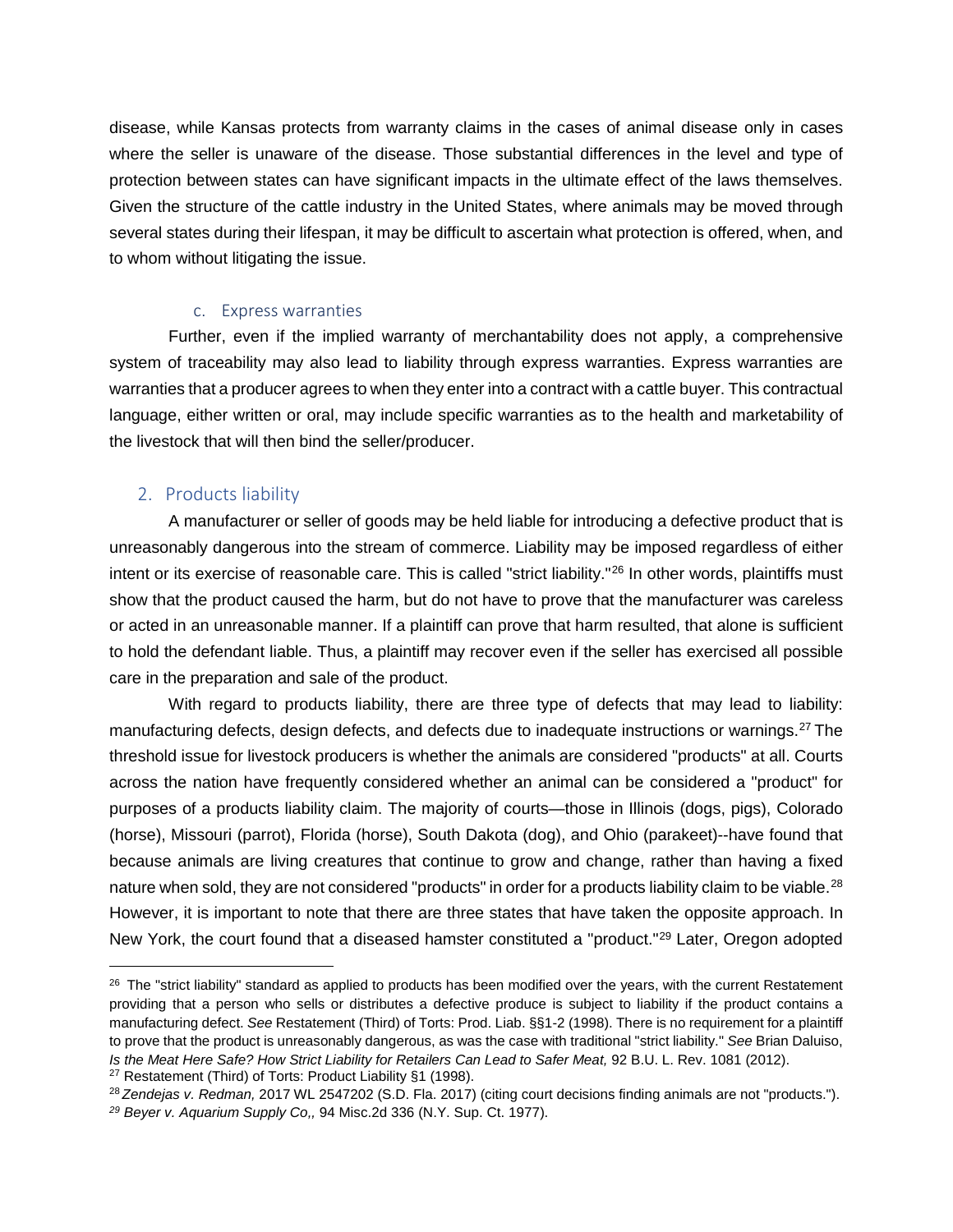the New York position, finding that a diseased skunk constituted a product.<sup>30</sup> Connecticut followed suit in 1989 in a case involving a puppy.<sup>31</sup> Additionally, the Restatement (Third) of Torts expressly states that "when a living animal is sold commercially in a diseased condition and causes harm to other property or persons, the animal constitutes a product..."<sup>32</sup> Thus, while the majority rule makes it seem likely that an animal would not be considered a "product" as required for a successful products liability claim, there are some states where this would not be true and there could be a successful products liability claim against an animal owner.

Additionally, an argument may exist that livestock producers do not meet statutory definitions such that products liability will apply. Many states have limited the situations in which strict liability is a viable claim in a product defect case. Some have done so by statute, based on the Model Uniform Products Liability Act, and others by common law.<sup>33</sup> For example, in Washington, the Washington Product Liability Act provides that strict liability can be imposed on a product "manufacturer," but that "non-manufacturers" can be guilty only of negligence. $34$  In Georgia, strict liability is limited only to "manufacturers" and not to "sellers."<sup>35</sup> As these statutory provisions and definitions differ by state, it will likely be a state-by-state analysis of whether the owners of livestock would be considered "manufacturers."

### <span id="page-9-0"></span>3. Negligence

The most likely theory under which liability would attach to producers or finishers is negligence, or the failure to exercise reasonable care. Reasonable care is defined as what a reasonably prudent person would do in the same or similar circumstances. So, in a lawsuit on the grounds of negligence, a livestock producer or finisher must show that she exercised the level of care in the management of her animals that a reasonable and prudent livestock producer or finisher would have exercised under similar circumstances. There's no one-size fits all answer to this question. Instead, this is a fact-specific question usually determined by a jury on a case-by-case basis. If the livestock producer fails to exercise reasonable care, the plaintiff must also show that the livestock producer's breach was a proximate cause of the plaintiff's injury and that the plaintiff suffered legally compensable damages.

For example, in a hypothetical case where a consumer becomes ill from E. coli, the consumer may initially sue the retailer and packer for negligent handling of the meat. If the packer has a traceability system in its plant, the packer may bring in the feed lot owner who fed the steer as another defendant. To hold them liable in this situation, the packer would have to show that the feed lot owner failed to exercise reasonable care in taking care of the steer and that this failure caused the meat to be contaminated by E. coli. Although it is impossible to predict what a court might find as "reasonable

-

<span id="page-9-5"></span><sup>30</sup> *Sease* v. *Taylor's Pets, Inc.,* 700 P.2d 1054, 1058 (1985).

<span id="page-9-6"></span><span id="page-9-1"></span><sup>31</sup> *Worrell v. Sachs,* 563 A.2d 1387 (Conn. Super. 1989).

<span id="page-9-7"></span><span id="page-9-2"></span><sup>32</sup> Restatement (Third) of Torts: Products Liability §19 cmt. B (1998).

<span id="page-9-8"></span><span id="page-9-3"></span><sup>33</sup> *See* William Marler, *Serving Up Trouble,* 45 Feb Trial 40 (Feb. 2009).

<span id="page-9-9"></span><span id="page-9-4"></span><sup>34</sup> Wash. Rev. Code. Ann. §7.18.010(2).

<span id="page-9-10"></span><sup>35</sup> Ga. Code Ann. §51-1-111.1 (2000). *See also* Daluiso, *supra* note 17 at n.198 for a discussion of various approaches.